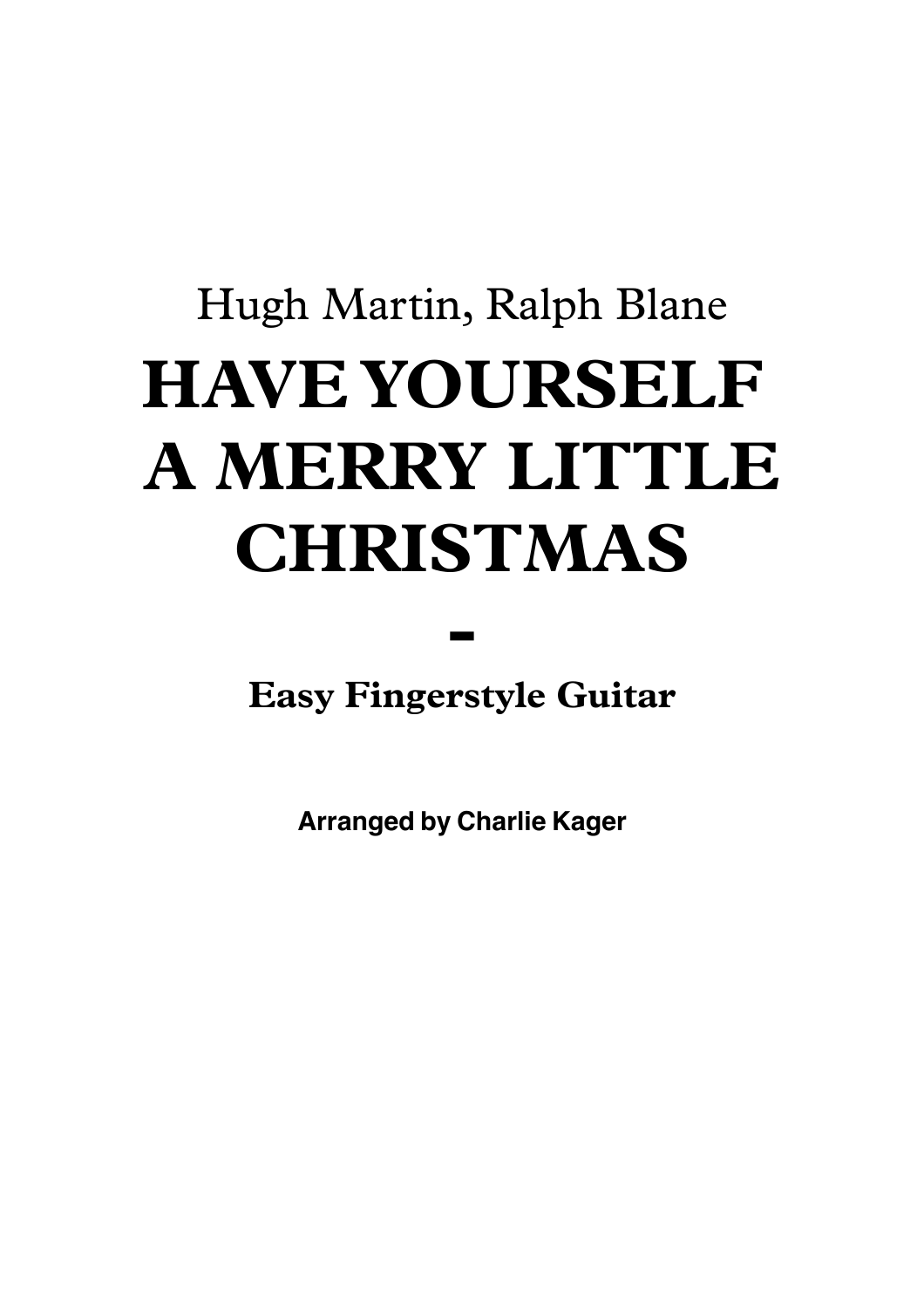## **HAVE YOURSELF A MERRY LITTLE CHRISTMAS Easy Fingerstyle**

Arranged by CHARLIE KAGER

Music by HUGH MARTIN, RALPH BLANE